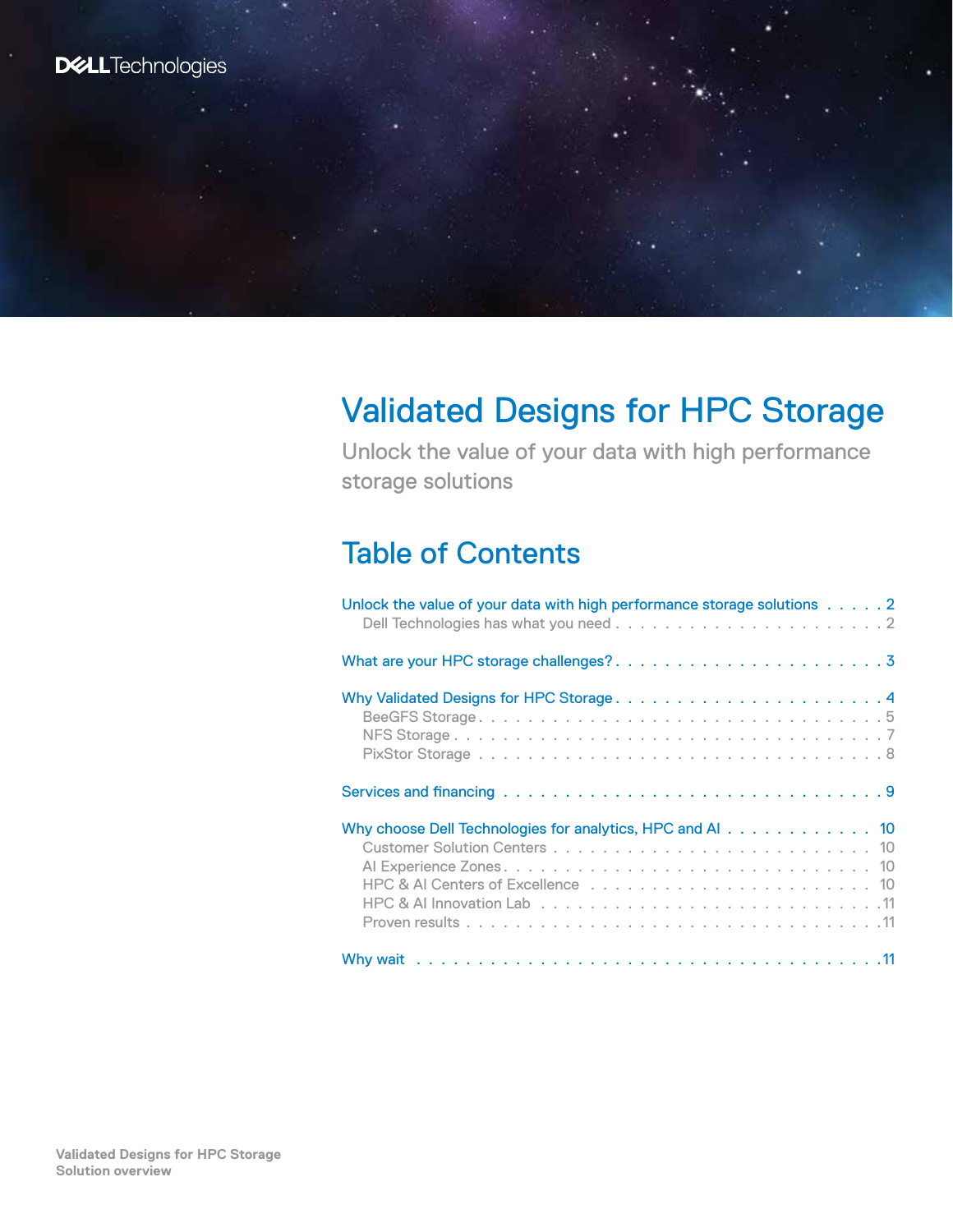# <span id="page-1-0"></span>463 exabytes

of medical data created per day by 2025<sup>1</sup>

# 89% accuracy

predicting location, extent, movement, and intensity of the rain with AI2

"In total, the UT Research **Cyberinfrastructure** initiative has supported more than 7,000 researchers and students on more than 2,300 projects, using 543 million hours of computing time. It also has been able to contribute significant scientific and societal impacts, including COVID-19 research, hurricane prediction, wind energy design, and dark energy data."<sup>3</sup>

## **Unlock the value of your data with high performance storage solutions**

The data‑driven age is dramatically reshaping industries and reinventing the future. As vast amounts of data pour in from increasingly diverse sources, leveraging that data is both critical and transformational. Whether you're working to save lives, understand the universe, build better machines, neutralize financial risks or anticipate customer sentiment, data informs and drives decisions that impact the success of your organization — and shape the future of our world.

Analytics, high performance computing (HPC) and artificial intelligence (AI) are technologies designed to unlock the value of your data. While they have long been treated as separate technologies, they are converging as the industry comes to understand that AI requires the powerful, scalable compute, networking and storage provided by HPC.

This convergence of advanced computing techniques provides the power to accelerate the pace of discovery, creating more opportunities to break new ground, make important discoveries and solve some of the most important challenges of our time.

### Dell Technologies has what you need

#### **Expertise and guidance**

The technology around data analytics, HPC and AI is emerging quickly, so your team may not have had time to design, deploy and manage solution stacks optimized for new and emerging workloads. And while AI might seem like the latest IT trend, Dell Technologies has been a leader in the advanced computing space for over a decade, with proven solutions, and expertise. Dell Technologies has a team of HPC and AI experts dedicated to staying on the cutting edge, testing new technologies and tuning solutions to your applications to help you keep pace with this constantly evolving landscape.

#### **Validated Designs for HPC**

For many organizations, high performance computing is —or is becoming —an important source of competitive advantage. An optimized HPC storage solution delivers the compute, throughput and capacity needed to manage the rapid data growth and increased workload demands presented by advanced analytics, artificial intelligence and other workloads. Validated Designs are workload‑optimized rack‑level systems with servers, software, networking, storage and services to scale faster with the confidence of an engineering-tested solution while enabling innovation and discovery without boundaries.

#### **Solutions customized for your environment**

Dell Technologies uniquely provides an extensive portfolio of technologies to deliver the advanced computing solutions that underpin successful data visualization and AI implementations. With an extensive portfolio, years of experience and an ecosystem of curated technology and service partners, Dell Technologies provides innovative solutions, workstations, servers, networking, storage and services that reduce complexity so you can capitalize on the promise of HPC and AI.

<sup>1</sup> Harmony Healthcare IT, "<mark>Health Data Volumes</mark> <mark>Skyrocket, Legacy Data Archives On the</mark><br><mark>[Rise,](https://harmonyhit.com/health-data-volumes-skyrocket-legacy-data-archives-rise-hie/#)</mark>" accessed November 2021.

<sup>2</sup> Lifewire, "<mark>AI Breakthroughs Could Improve</mark><br>[Weather Forecasts](https://www.lifewire.com/ai-breakthroughs-could-improve-weather-forecasts-5205049)," October 2021.

 $^{\rm 3}$  Austin American-Statesman, " $\,$ New University of Texas [supercomputer to be one of nation's most powerful,](https://www.statesman.com/story/business/2021/11/03/ut-austin-university-texas-designs-powerful-lonestar-6-supercomputer/6256074001/) November 2021.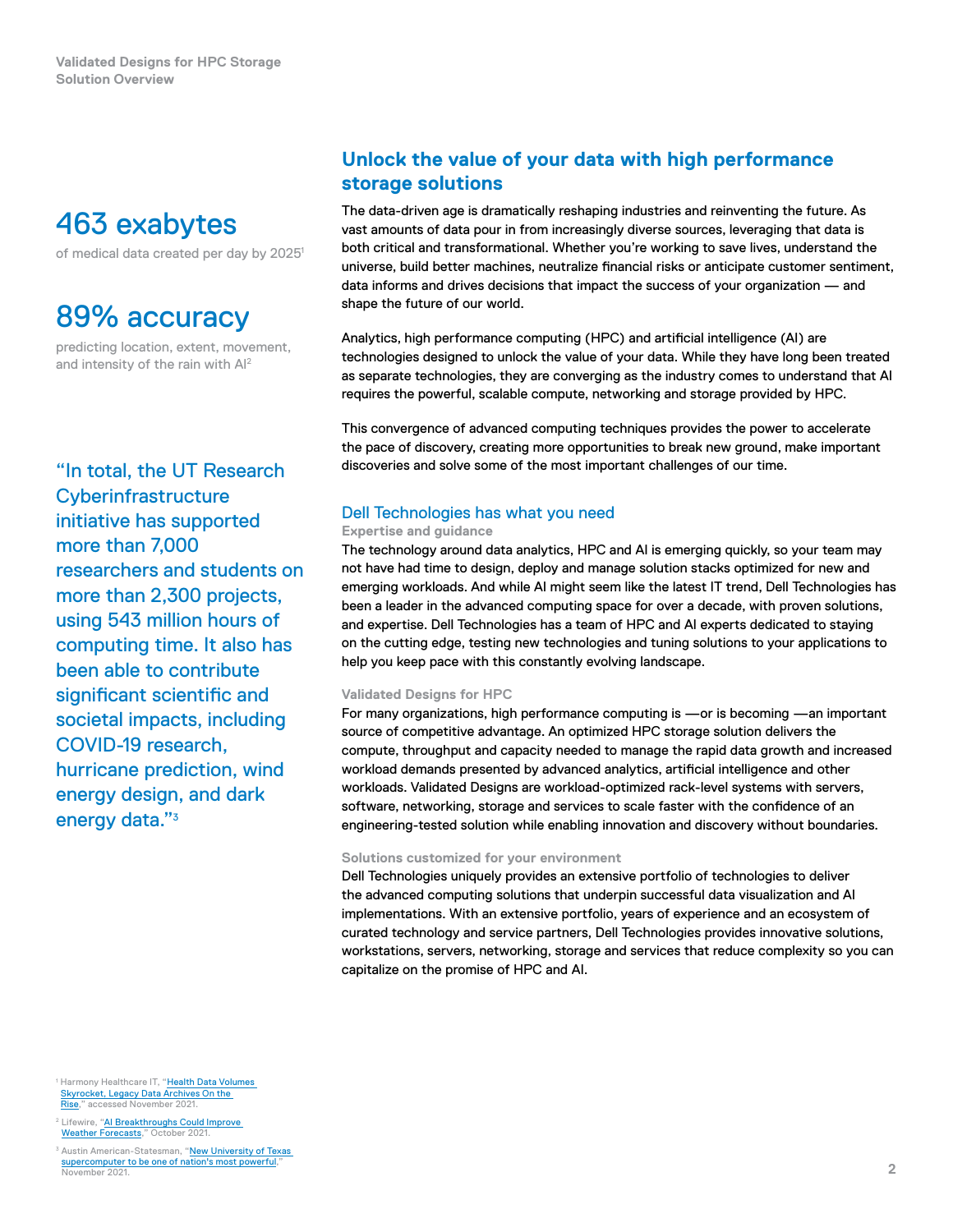## <span id="page-2-0"></span>1PB/week

of data shipped by national labs<sup>4</sup>

# 5.7M searches

every minute on Google<sup>5</sup>

## **What are your HPC storage challenges?**

**"It's complex to plan and deploy HPC storage solutions."**

Designing high‑throughput, highly scalable HPC storage systems requires a great deal of expert planning and configuration. In addition, working with multiple vendors to acquire, deploy and support HPC storage systems can be difficult and time consuming.

Dell Technologies Validated Designs for HPC Storage can be delivered with hardware, software and support from Dell Technologies. Each system is based on engineering development and tuning in the [Dell Technologies HPC & AI Innovation Lab](http://delltechnologies.com/innovationlab), so you get HPC storage solutions with detailed performance, sizing characterizations and best practices.

Validated Designs for HPC Storage simplify monitoring and overall management of HPC storage without requiring specialized training or expertise to operate, making storage simpler to maintain. Worry-free HPC deployment and management frees researchers, scientists and engineers to focus on core strategic initiatives instead of managing HPC clusters.

#### **"We need stable and secure storage systems for our critical data sets."**

Validated Designs for HPC Storage take the guesswork out of configuration, reducing interoperability issues and improving quality. The systems are built on Dell EMC PowerEdge servers, PowerSwitch and InfiniBand networking, with PowerVault storage. Dell Technologies engineers and industry experts have worked in collaboration with HPC customers and partners to design these systems in the HPC & AI Innovation Lab. The engineering team then devotes hours to rigorously testing and tuning these system for your workloads. The result is storage that's highly available, with no single point of failure.

#### **"It's tough to scale capacity and performance to meet user demands — and stay within budget."**

Validated Designs for HPC Storage allow you to meet your capacity and performance needs within budget. First, Dell EMC servers, networking and storage decrease the cost to store and process large HPC data sets. Then, tested and tuned solutions lower the cost of planning and deploying HPC storage. NFS storage is available with virtually all Linux® distributions — lowering acquisition costs. PixStor™ consolidates storage and lowers the cost of data retention through cognitive and policy-driven automation. BeeGFS<sup>®</sup> performs well and scales easily right out of the box.

### **Cracking the HPC storage problem**

[The University of Cambridge Research Computing Service](https://www.dellemc.com/resources/en-us/asset/customer-profiles-case-studies/products/ready-solutions/dell-cambridge-dac-case-study.pdf) is leveraging the [Data Accelerator](https://www.dellemc.com/resources/en-us/asset/white-papers/products/ready-solutions/dell-data-accelerator-cambridge.pdf) (DAC) and the Distributed Name Space (DNE) feature in the Lustre file system to optimize the Cumulus cluster for [top I/O performance](https://www.vi4io.org/io500/list/19-06/full?fields=information__system,information__institution,information__storage_vendor,information__filesystem_type,information__client_nodes,information__client_total_procs,io500__score,io500__bw,io500__md,information__data&equation=&sort_asc=false&sort_by=io500__score&radarmax=6&query=). This optimization work has led to a huge leap forward in storage performance, according to Dr. Paul Calleja, the University's Director of Research Computing Services.

<sup>4</sup> Next Platform, "<mark>How National Labs Move</mark><br>Over a Petabyte per Week," June 2021.

5 Domo, ["Data Never Sleeps 9.0](https://web-assets.domo.com/blog/wp-content/uploads/2021/09/data-never-sleeps-9.0-1200px-1.png)," accessed November 2021.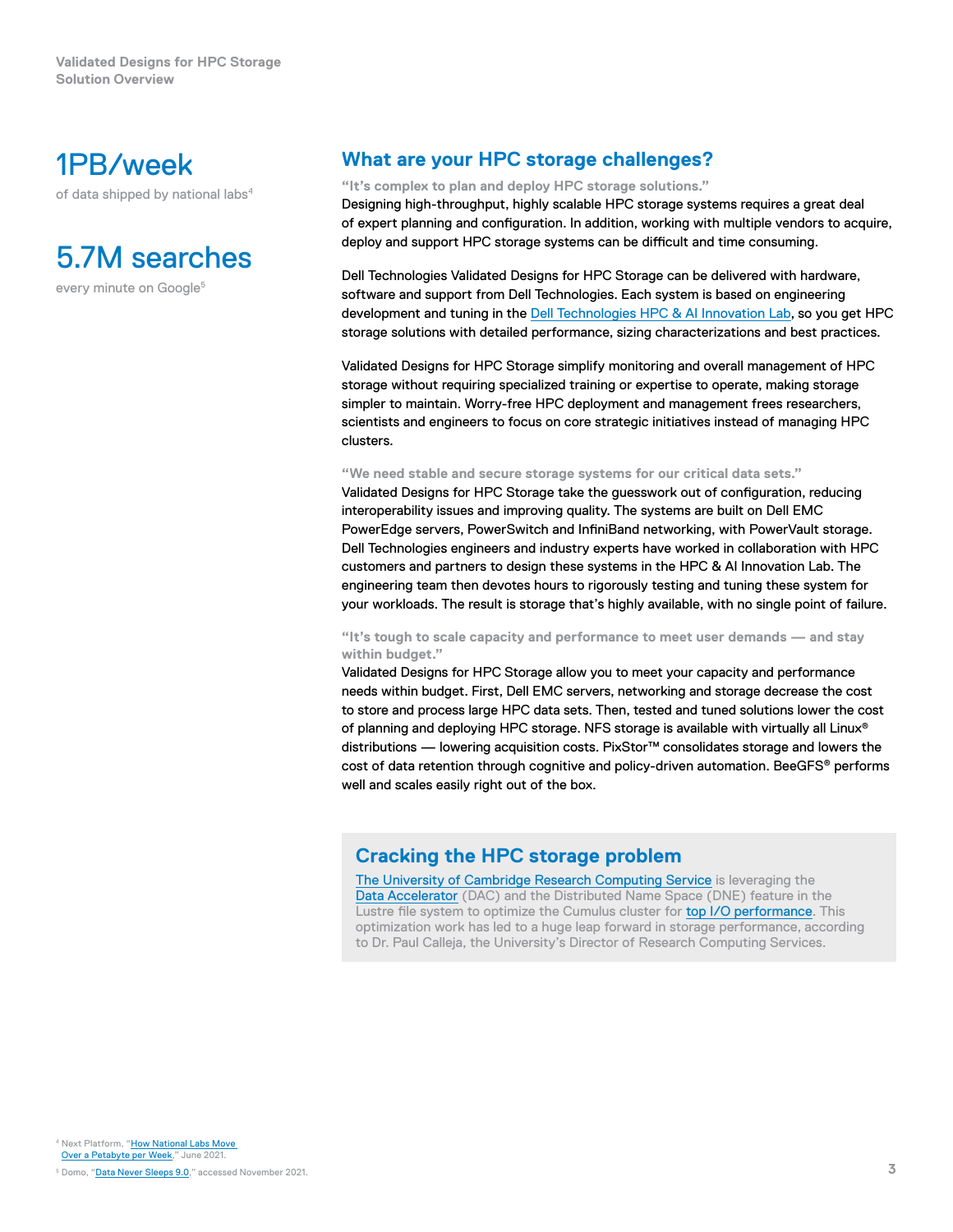<span id="page-3-0"></span>**Simplified**

**Reliable**

## **Efficient**

"With DNE, the IOPS performance of this solution is amazing… Now we have stable, repeatable and very high performance runs with no error and determinant behaviour, so I think we have cracked the HPC storage problem."6

—Dr. Paul Calleja, Director Research Computing Services, University of Cambridge

## **Why Validated Designs for HPC Storage**

Validated Designs for HPC Storage are delivered in engineering-tested configurations with hardware, software and collaborative support. HPC & AI Innovation Lab engineers develop and tune each solution based on performance characterizations and best practices to simplify installation and provide faster time to results.

#### **Simplicity**

Validated Designs for HPC Storage simplify monitoring and management without requiring specialized training or expertise to operate, making storage simpler to maintain. Worry-free HPC deployment and management frees up the team to focus on core business and strategic initiatives.

#### **Reliability**

Validated Designs for HPC Storage help take the guesswork out of configuration, reducing interoperability issues and improving quality. The systems are built on Dell EMC servers and storage to provide redundancy. The result is storage that's highly available, with no single point of failure. With ProSupport Plus, Dell Technologies Services can provide single-point-of-contact support for both the hardware and software.

#### **Efficiency**

Tested and tuned solutions lower the cost of planning and deploying HPC storage, while OpenManage lets you manage your data center hardware from anywhere, at any time. Linux NFS is widely available with Linux distributions. PixStor consolidates storage and lowers the cost of data retention through cognitive and policy-driven automation. BeeGFS streamlines performance right out of the box.

Within Validated Designs for HPC Storage, engineering-tested designs include: Linux NFS, PixStor and/or BeeGFS, all created to speed deployment of HPC storage systems with confidence while saving resources.

While all of these solutions include Dell EMC servers, networking, storage and services, the specific configurations are different — optimized for the software. There are key differences in the software such as NFS comes with Linux. PixStor focuses on enterprise software-defined features, while BeeGFS streamlines and simplifies for efficiency.

|  | <b>HPC BeeGFS Storage</b>                                                                                                                                                                      | <b>HPC NFS Storage</b>                                                                                                                                                          | <b>HPC PixStor Storage</b>                                                                                                                                                                                 |
|--|------------------------------------------------------------------------------------------------------------------------------------------------------------------------------------------------|---------------------------------------------------------------------------------------------------------------------------------------------------------------------------------|------------------------------------------------------------------------------------------------------------------------------------------------------------------------------------------------------------|
|  | For I/O intensive workloads,<br>BeeGFS is easy to set up<br>and performs well right out<br>of the box, making different<br>types of storage devices<br>available within the same<br>namespace. | For those who want to<br>leverage the network file<br>system that comes with<br>Linux, NFS is a reliable,<br>low-cost, easy to administer<br>solution with good<br>performance. | For massive unstructured<br>data growth, PixStor<br>enables scale in capacity<br>and performance, while<br>matching data value to the<br>capabilities and cost of<br>different storage tiers<br>and types. |
|  |                                                                                                                                                                                                |                                                                                                                                                                                 |                                                                                                                                                                                                            |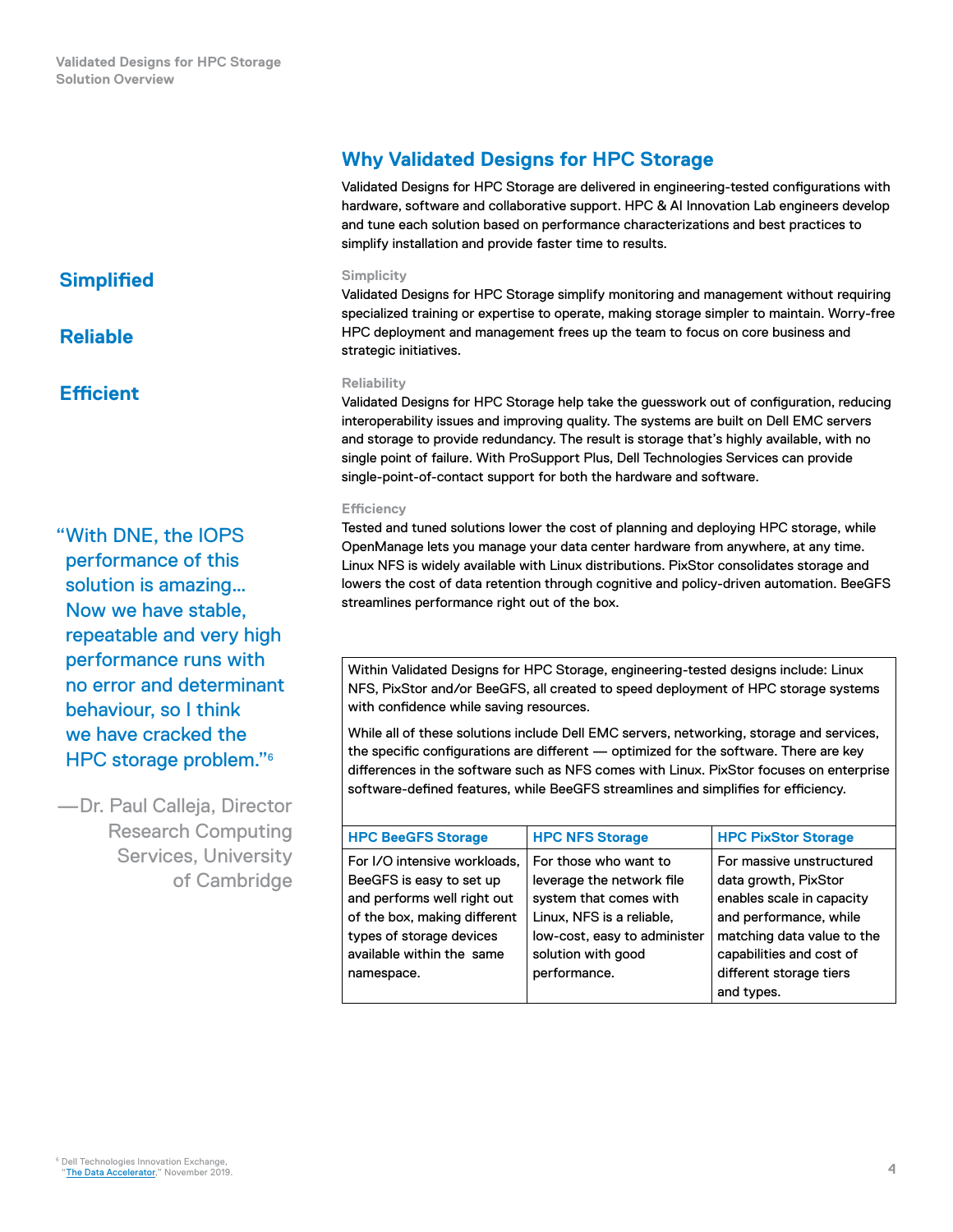#### <span id="page-4-0"></span>BeeGFS Storage

**High performance and ease of use for I/O‑intensive workloads**

If I/O‑intensive workloads are slowing your HPC performance, BeeGFS is the solution. BeeGFS is an open-source, parallel-cluster file system, designed specifically to manage I/O-intensive workloads in performance‑critical environments.

Choose BeeGFS for its ease of installation, massive scalability, robustness and exceptional flexibility, including converged systems where servers are used for storage and compute. BeeGFS transparently spreads user data across multiple servers. File system performance and capacity can be scaled out to the desired level by simply increasing the number of servers and disks in the system.

| <b>BeeGFS high-performance storage solution configuration</b>                           |                                                                                                                                                                                                                                   |  |
|-----------------------------------------------------------------------------------------|-----------------------------------------------------------------------------------------------------------------------------------------------------------------------------------------------------------------------------------|--|
| <b>Servers</b>                                                                          |                                                                                                                                                                                                                                   |  |
| <b>Servers</b>                                                                          | Management Server (Mgmt.): 1x PowerEdge R650<br>Metadata and Storage Servers (MDS and SS): 6x PowerEdge R750<br>(8 drives on one server are dedicated for metadata)                                                               |  |
| <b>Processor</b>                                                                        | Mgmt: 2x Intel Xeon Gold 6330 per server, 28 cores<br>MDS and SS: 2x Intel Xeon Gold 6348, 28 cores                                                                                                                               |  |
| <b>Memory</b>                                                                           | Mgmt: 12x 8GB 3200MT/s RDIMMs (128GB)<br>MDS and SS: 16x 16GB 3200MT/s RDIMMs per server (256GB)                                                                                                                                  |  |
| Local disks and<br><b>RAID controller</b>                                               | Mgmt: PERC H745 Integrated RAID, 2x 480GB 2.5" SAS SSDs configured in RAID<br>MDS and SS: Software RAID, 16x Intel 1.6TB, NVMe Mixed Use AG drive U.2 Gen4<br>with carrier. BOSS card with 2x 240GB M.2 SATA SSDs in RAID1 for OS |  |
| <b>InfiniBand HCA</b><br>(Slot 1 and 8)                                                 | 2x NVIDIA <sup>®</sup> ConnectX®-6 HDR 200Gb/s InfiniBand® HCAs per MDS and SS                                                                                                                                                    |  |
| <b>Networking</b>                                                                       |                                                                                                                                                                                                                                   |  |
| <b>InfiniBand switch</b>                                                                | 1x NVIDIA QM8790 HDR                                                                                                                                                                                                              |  |
| <b>Management switch</b>                                                                | 1x PowerSwitch S3048-ON                                                                                                                                                                                                           |  |
| <b>Software</b>                                                                         |                                                                                                                                                                                                                                   |  |
| <b>Operating system</b>                                                                 | Red Hat <sup>®</sup> Enterprise Linux                                                                                                                                                                                             |  |
| <b>Storage software</b>                                                                 | BeeGFS v7.2.3                                                                                                                                                                                                                     |  |
| <b>Systems management</b>                                                               | <b>iDRAC9</b> Enterprise                                                                                                                                                                                                          |  |
| <b>Services</b>                                                                         |                                                                                                                                                                                                                                   |  |
| Consulting, education, deployment, support, remote management, cloud options, financing |                                                                                                                                                                                                                                   |  |

"The Commonwealth Scientific and Industrial Research Organisation (CSIRO) has adopted BeeGFS file system for their 2PB all‑NVMe storage in Australia, making it one of the largest NVMe storage systems in the world."7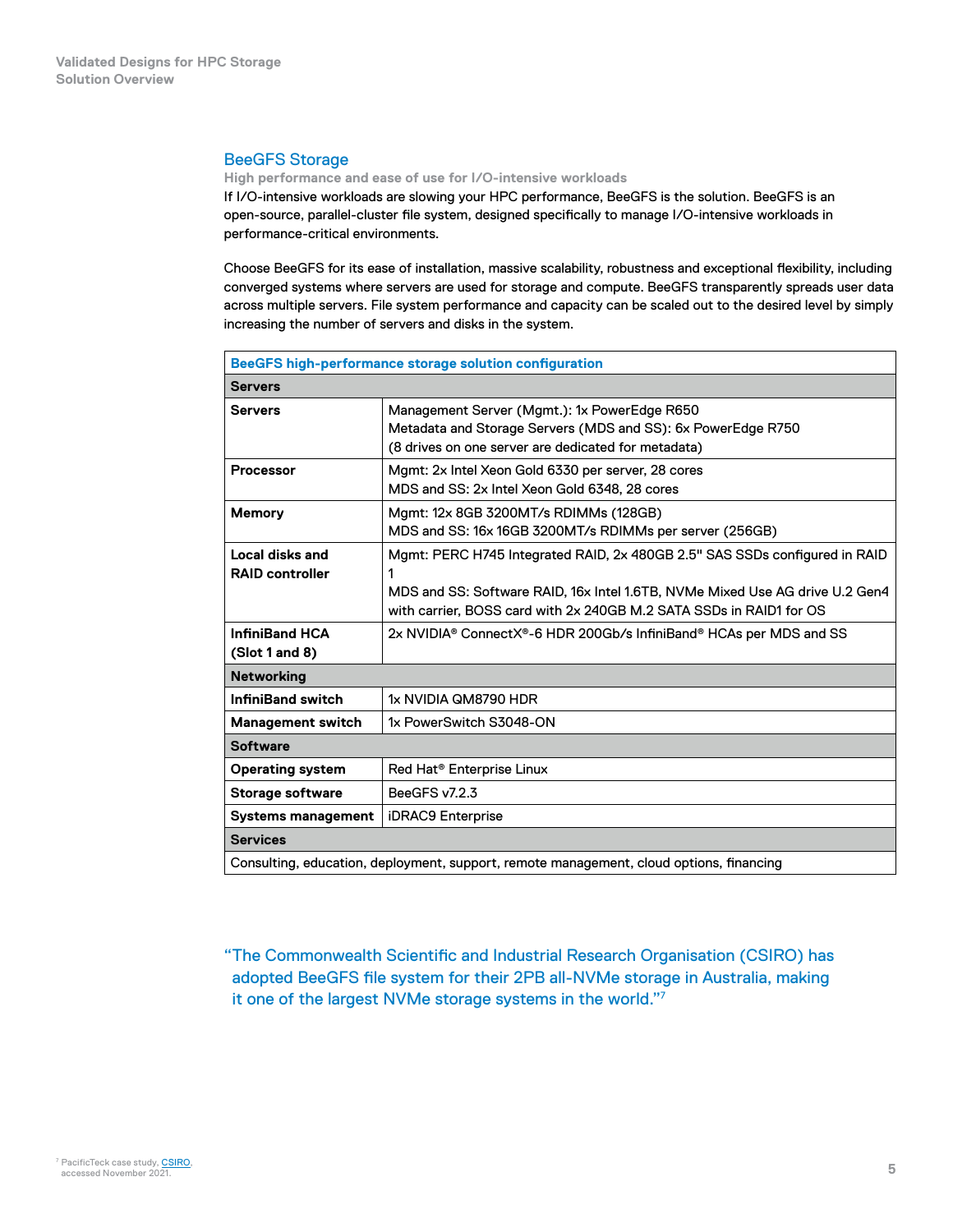

|                                           | <b>BeeGFS high capacity storage solution specifications</b>                                                                                                                                                                                                                            |  |
|-------------------------------------------|----------------------------------------------------------------------------------------------------------------------------------------------------------------------------------------------------------------------------------------------------------------------------------------|--|
| <b>Server configuration</b>               |                                                                                                                                                                                                                                                                                        |  |
| <b>Servers</b>                            | Management Server (Mgmt.): 1x PowerEdge R650<br>Metadata Server (MDS): 2x PowerEdge R750<br>Storage Server (SS): 2x PowerEdge R750                                                                                                                                                     |  |
| Processor                                 | Mgmt: 2x Intel Xeon Gold 5218, 16 cores<br>MDS and SS: 2x Intel Xeon Gold 6230, 20 cores                                                                                                                                                                                               |  |
| <b>Memory</b>                             | Mgmt: 12x 8GB 2666MT/s RDIMMs<br>MDS and SS: 12x 32GB 2933MT/s RDIMMs per server                                                                                                                                                                                                       |  |
| Local disks and<br><b>RAID controller</b> | Mgmt: PERC H740P Integrated RAID, 8GB NV cache<br>6x 300GB 15K SAS hard drives (HDDs) configured in RAID10<br>MDS and SS: PERC H330+ Integrated RAID, 2x 300GB 15K SAS HDDs<br>configured in RAID1 for OS                                                                              |  |
| <b>InfiniBand HCA</b><br>(Slot 8)         | 1x NVIDIA ConnectX-6 per MDS and SS                                                                                                                                                                                                                                                    |  |
| <b>Networking</b>                         |                                                                                                                                                                                                                                                                                        |  |
| <b>InfiniBand switch</b>                  | 1x NVIDIA QM8790 HDR                                                                                                                                                                                                                                                                   |  |
| <b>Management switch</b>                  | 1x PowerSwitch S3048-ON                                                                                                                                                                                                                                                                |  |
| <b>Storage</b>                            |                                                                                                                                                                                                                                                                                        |  |
| Metadata storage configuration            |                                                                                                                                                                                                                                                                                        |  |
| <b>Storage enclosure</b>                  | 1x PowerVault ME4024 with dual SAS controllers                                                                                                                                                                                                                                         |  |
| <b>Hard disk drives</b>                   | 24x 960GB SAS3 SSDs, 12x RAID1 disk groups of 2 drives                                                                                                                                                                                                                                 |  |
| Data storage configuration                |                                                                                                                                                                                                                                                                                        |  |
| <b>Storage enclosure</b>                  | 1, 2, or 4x PowerVault ME4084 with dual SAS controllers                                                                                                                                                                                                                                |  |
| <b>Hard disk drives</b>                   | 84, 168, or 336x 3.5" 7.2K RPM near line (NL) SAS with 4, 8, 10 or 12TB drives<br>Each array has 84 HDDs configured in 8x RAID6 disk groups of 10 drives (8+2)<br>with 4 global spares<br>Max usable capacity is 2766TiB with 336 x 12TB drive and raw capacity<br>is 3667TiB (4032TB) |  |
| <b>External storage</b><br>controllers    | SS: 4x SAS 12Gbps HBA for Large configuration, 2x for Small and<br>Medium configurations<br>MDS: 2x SAS 12Gbps HBA                                                                                                                                                                     |  |
| <b>Software</b>                           |                                                                                                                                                                                                                                                                                        |  |
| <b>Operating system</b>                   | Red Hat Enterprise Linux                                                                                                                                                                                                                                                               |  |
| <b>Storage software</b>                   | <b>BeeGFS</b>                                                                                                                                                                                                                                                                          |  |
| <b>Systems management</b>                 | iDRAC9 Enterprise                                                                                                                                                                                                                                                                      |  |
| <b>Services</b>                           |                                                                                                                                                                                                                                                                                        |  |
|                                           | Consulting, education, deployment, support, remote management, cloud options, financing                                                                                                                                                                                                |  |
|                                           |                                                                                                                                                                                                                                                                                        |  |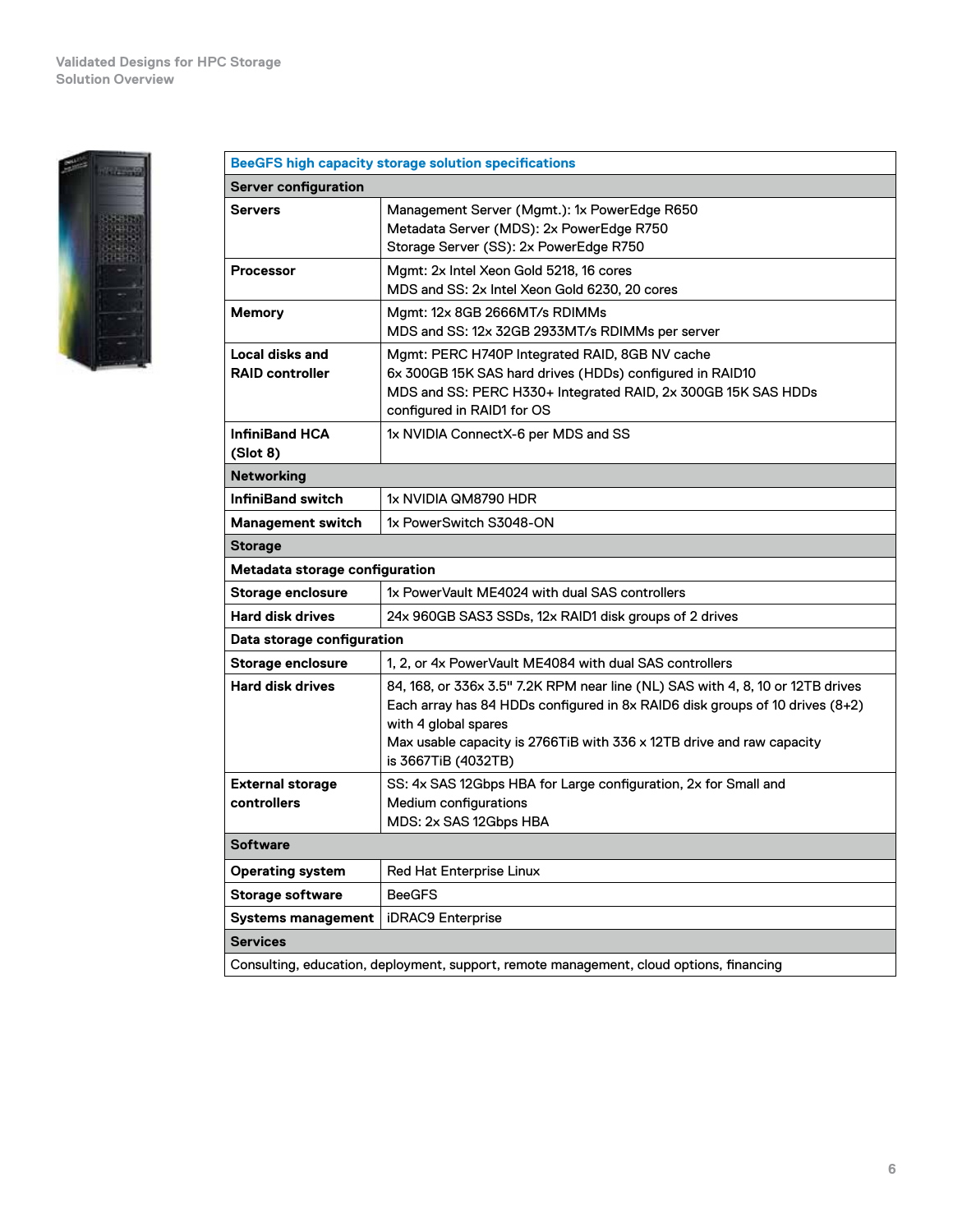<span id="page-6-0"></span>

#### NFS Storage

#### **Low cost, high‑capacity, scalable HPC storage**

Storage solutions based on the NFS protocol are widely used for HPC clusters because NFS is simple and time-tested, and is a standard package in virtually every Linux distribution. If you have clusters running applications with lower I/O needs, NFS storage is reliable, easy to administer and has very good performance within certain boundaries. In clusters with higher I/O requirements, NFS is a good option for a secondary storage repository for home directories, application storage and longer-term storage of application data.

| <b>Specifications of a single building block</b>                                        |                                                                             |  |  |  |
|-----------------------------------------------------------------------------------------|-----------------------------------------------------------------------------|--|--|--|
| <b>Servers</b>                                                                          |                                                                             |  |  |  |
| <b>Server</b>                                                                           | 2x PowerEdge R750                                                           |  |  |  |
| <b>Processor</b>                                                                        | 2x Intel Xeon® Gold 6346, 3.1GHz, 16 cores/processor                        |  |  |  |
| <b>Memory</b>                                                                           | 256 with 16x 16GiB 3200MT/s RDIMM per server                                |  |  |  |
| Local disks and<br><b>RAID controller</b>                                               | PowerEdge RAID (PERC) H345 front-embedded with 5x 480GB SAS3 hard<br>drives |  |  |  |
| Storage controller                                                                      | 2x HBA355e adapters per server                                              |  |  |  |
| <b>Networking</b>                                                                       |                                                                             |  |  |  |
|                                                                                         | • PowerSwitch 10Gb Ethernet management                                      |  |  |  |
|                                                                                         | · NVIDIA ConnectX-6 VPI Adapter                                             |  |  |  |
|                                                                                         | • NVIDIA QMR8700 HDR100                                                     |  |  |  |
| <b>Storage</b>                                                                          |                                                                             |  |  |  |
| <b>Storage system</b>                                                                   | 1x PowerVault ME4084                                                        |  |  |  |
|                                                                                         | Up to 1024TiB of supported usable storage capacity,                         |  |  |  |
|                                                                                         | 50% more than the Red Hat standard supported limit                          |  |  |  |
|                                                                                         | 84x 4, 8, 10, 12 or 18TB NL SAS hard drives                                 |  |  |  |
| <b>Software</b>                                                                         |                                                                             |  |  |  |
| <b>Operating system</b>                                                                 | Red Hat Enterprise Linux (RHEL) 8.3                                         |  |  |  |
| <b>Cluster suite</b>                                                                    | Red Hat Cluster Suite from RHEL 8.3                                         |  |  |  |
| File system                                                                             | Red Hat Scalable File System (XFS) 5.0.0                                    |  |  |  |
| <b>Systems management</b>                                                               | Integrated Dell Remote Access Controller 9 (iDRAC9)<br>OpenManage 10.0.1    |  |  |  |
| <b>Services</b>                                                                         |                                                                             |  |  |  |
| Consulting, education, deployment, support, remote management, cloud options, financing |                                                                             |  |  |  |

Pair **Validated Designs for HPC Storage** with these and other solutions.

#### Validated Design[s for HPC Life Sciences](https://www.delltechnologies.com/asset/en-us/products/ready-solutions/briefs-summaries/ready-bundle-for-hpc-life-sciences-solution-overview.pdf)

Deliver high throughput and fast turnaround for a diverse range of life sciences fields, including drug design, cancer research, agriculture, biofuels and forensics.

#### Validated Design[s for HPC Digital Manufacturing](https://www.delltechnologies.com/asset/en-us/products/ready-solutions/briefs-summaries/ready-bundle-for-hpc-digital-mftg-solution-overview.pdf)

A flexible building‑block approach for computer aided engineering, modeling and simulation, including structural analysis and computational fluid dynamics.

#### Validated Designs [for HPC Research](https://www.delltechnologies.com/asset/en-us/products/ready-solutions/briefs-summaries/ready-bundle-for-hpc-research-solution-overview.pdf)

Solutions that enable research centers to quickly develop HPC systems that match the unique needs of a wide variety of workloads involving scientific analysis.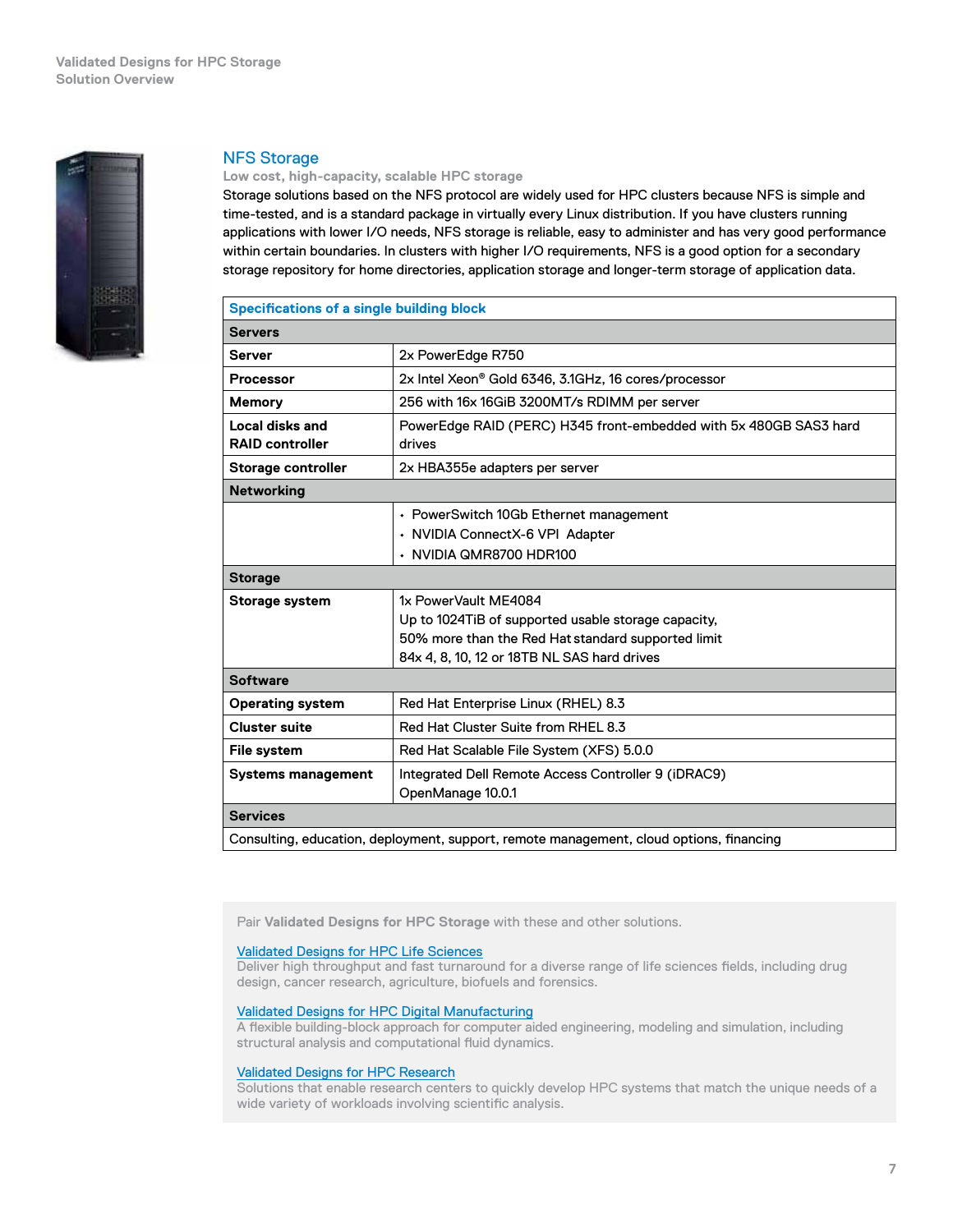<span id="page-7-0"></span>

#### PixStor Storage

**High performance, scalable parallel file system with data tiering and simplified management** Delivering data‑driven insights requires storage that can handle massive unstructured data growth with security, reliability and high performance. PixStor is a high-performance shared-disk file management software that provides fast, reliable access to data from multiple servers. It can share data using multiple protocols including NFS, SMB, S3 and Rest. It enables seamless storage scaling, advanced search and analytics, tiering and unified management through a single storage namespace.

| <b>Specifications</b>                   |                                                                                                                                                                                                                                                                                                             |  |  |  |
|-----------------------------------------|-------------------------------------------------------------------------------------------------------------------------------------------------------------------------------------------------------------------------------------------------------------------------------------------------------------|--|--|--|
| <b>Servers</b>                          |                                                                                                                                                                                                                                                                                                             |  |  |  |
| <b>Servers</b>                          | Management: 1x PowerEdge R650, 2x for Large configuration<br>Storage nodes (SN): 2x PowerEdge R750<br>Optional high-demand metadata server node: (MD): 2x PowerEdge R750<br>Gateway/Ngenea: 1x PowerEdge R750, or more as needed                                                                            |  |  |  |
| <b>Processor</b>                        | 2x Intel Xeon Gold 6326                                                                                                                                                                                                                                                                                     |  |  |  |
| <b>Memory</b>                           | 16x 16GB DDR4 3200MT/s DIMMs 256GB                                                                                                                                                                                                                                                                          |  |  |  |
| <b>Local disks</b>                      | 3x 480GB SSDs on RAID1 for OS + hot spare                                                                                                                                                                                                                                                                   |  |  |  |
| <b>InfiniBand HCA</b><br>(Slot 8)       | 2x NVIDIA ConnectX-6 HDR VPI per MD and SN<br>3x with optional Gateway/Ngenea                                                                                                                                                                                                                               |  |  |  |
| <b>External storage HBA</b><br>adapters | 2-4x SAS HBA355e on each MD server<br>2-4x SAS HBA355e on each SN server                                                                                                                                                                                                                                    |  |  |  |
| <b>Networking</b>                       |                                                                                                                                                                                                                                                                                                             |  |  |  |
| <b>InfiniBand switch</b>                | 2x NVIDIA QM8700 HDR (optional if open ports are available in HPC cluster)                                                                                                                                                                                                                                  |  |  |  |
| <b>Management switch</b>                | PowerSwitch N2248X-ON                                                                                                                                                                                                                                                                                       |  |  |  |
| <b>Storage</b>                          |                                                                                                                                                                                                                                                                                                             |  |  |  |
|                                         | Optional high-demand metadata storage configuration                                                                                                                                                                                                                                                         |  |  |  |
| Storage enclosure                       | Up to 4x PowerVault ME4024 based on metadata requirements                                                                                                                                                                                                                                                   |  |  |  |
| <b>Hard disk drives</b>                 | 24x 960GB SAS3 SSDs per ME4024 enclosure, 12x RAID1 LUNs<br>(options 480GB, 960GB, 1.92TB, 3.84TB)                                                                                                                                                                                                          |  |  |  |
| Object storage configuration            |                                                                                                                                                                                                                                                                                                             |  |  |  |
| Storage enclosure                       | 1.2. or 4x PowerVault ME4084                                                                                                                                                                                                                                                                                |  |  |  |
| <b>Hard disk drives</b>                 | 80x 12TB 3.5" NL SAS3 HDD drives in 8x RAID6 LUNs<br>Options: 900GB @15K, 1.2TB @10K, 1.8TB @10K, 2.4TB @10K,<br>4TB NLS, 8TB NLS, 10TB NLS, 12TB NLS, 18TB NLS<br>4x 1.92TB or 3.84TB SAS3 SSDs for metadata in standard configuration or 4x hot<br>spares for optional high-demand metadata configuration |  |  |  |
| <b>Software</b>                         |                                                                                                                                                                                                                                                                                                             |  |  |  |
| <b>Operating system</b>                 | Red Hat Enterprise Linux                                                                                                                                                                                                                                                                                    |  |  |  |
| File system                             | PixStor 6                                                                                                                                                                                                                                                                                                   |  |  |  |
| <b>Systems management</b>               | <b>iDRAC9</b> Enterprise<br>OpenManage                                                                                                                                                                                                                                                                      |  |  |  |
| <b>Services</b>                         |                                                                                                                                                                                                                                                                                                             |  |  |  |
|                                         | Consulting, education, deployment, support, remote management, cloud options, financing                                                                                                                                                                                                                     |  |  |  |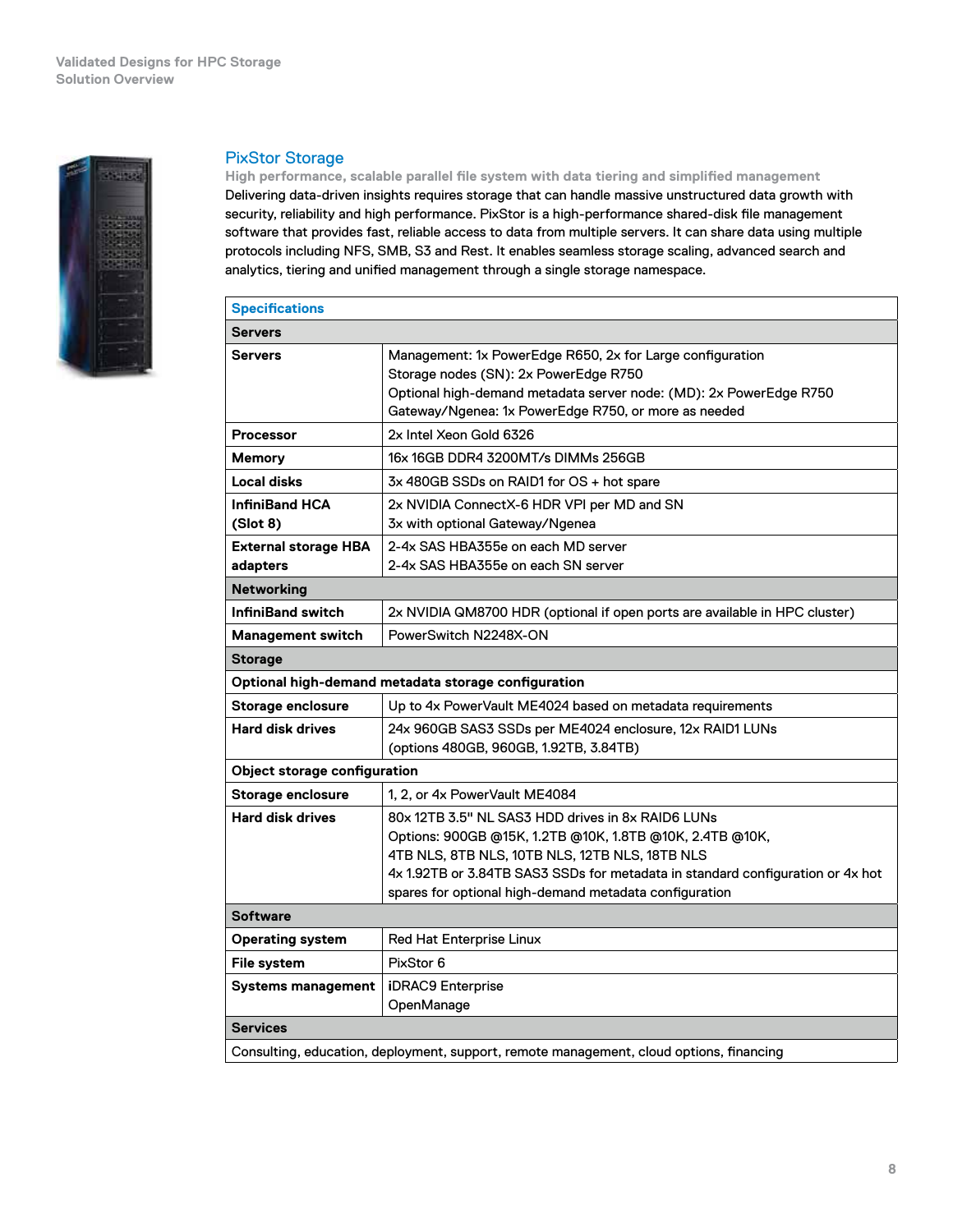<span id="page-8-0"></span>**43 total STAR Awards from the Technology Services Industry Association TSIA) for commitment to outstanding innovation, leadership and excellence in the technology services industry.**

**2021 Star Awards for Best Practices in Service Offer Development and innovation in support Employee Engagement Experience & Loyalty.8**

## **Services and financing**

Dell Technologies partners with you every step of the way, linking people, processes and technology to accelerate innovation and enable optimal business outcomes.

- [Services for High Performance Computing](https://www.delltechnologies.com/en-us/solutions/high-performance-computing/services/index.htm) are delivered by certified experts to help you get the business value of advanced computing. The services include assessment, workshop, testing, proofs of concept and production implementation. These experts help determine where advanced computing is a good fit for your organization. They also help you build your own internal team of experts through knowledge transfer.
- [Deployment Services](https://www.delltechnologies.com/en-us/services/deployment-services/index.htm#scroll=off) help you streamline complexity and bring new IT investments online as quickly as possible. Leverage our 30-plus years of experience for efficient and reliable solution deployment to accelerate adoption and return on investment (ROI) while freeing IT staff for more strategic work.
- [Support Services](https://www.delltechnologies.com/en-us/services/support-services/index.htm) driven by AI and deep learning will change the way you think about support with smart, ground-breaking technology backed by experts to help you maximize productivity, uptime and convenience. Experience more than fast problem resolution—our AI engine proactively detects and prevents issues before they impact performance.
- [Payment Solutions](https://www.delltechnologies.com/en-us/payment-solutions/index.htm#scroll=off) from Dell Financial Services help you maximize your IT budget and get the technology you need today. Our portfolio includes traditional leasing and financing options, as well as advanced flexible consumption products.
- [Dell Technologies APEX](https://www.delltechnologies.com/en-us/solutions/dell-technologies-on-demand.htm#scroll=off) offers a simple approach that gives you a wide range of consumption models, payment solutions and services so you can optimize for a variety of factors while realizing more predictable outcomes.
- [Managed Services](https://www.delltechnologies.com/en-us/services/managed-services/index.htm) can help reduce the cost, complexity and risk of managing IT so you can focus your resources on digital innovation and transformation while our experts help optimize your IT operations and investment.
- [Residency Services](https://www.delltechnologies.com/en-us/services/deployment-services/residency-services.htm#scroll=off) provide the expertise needed to drive effective IT transformation and keep IT infrastructure running at its peak. Resident experts work tirelessly to address challenges and requirements, with the ability to adjust as priorities shift.

"It really is a partnership. It's not always even Dell equipment. Dell has the ability to work holistically, to take a big picture engineering approach. It's not just about the hardware. They work to identify the right type of resources, connections and services that we will need. But most importantly, they are a partner who helps us think through problems, and find ideal solutions. In today's world, no one person is an island. You need a team to get things done."<sup>9</sup>

> —Curtis A. Carver Jr., Ph.D., UAB Vice President and Chief Information Officer

<sup>8 &</sup>quot;[Dell Technologies Key Facts,"](https://www.delltechnologies.com/asset/en-us/solutions/business-solutions/briefs-summaries/key_facts_about_dell_technologies.pdf) September 2021.

<sup>&</sup>lt;sup>9</sup> Dell Technologies case study, "**Teamed for success**," May 2021.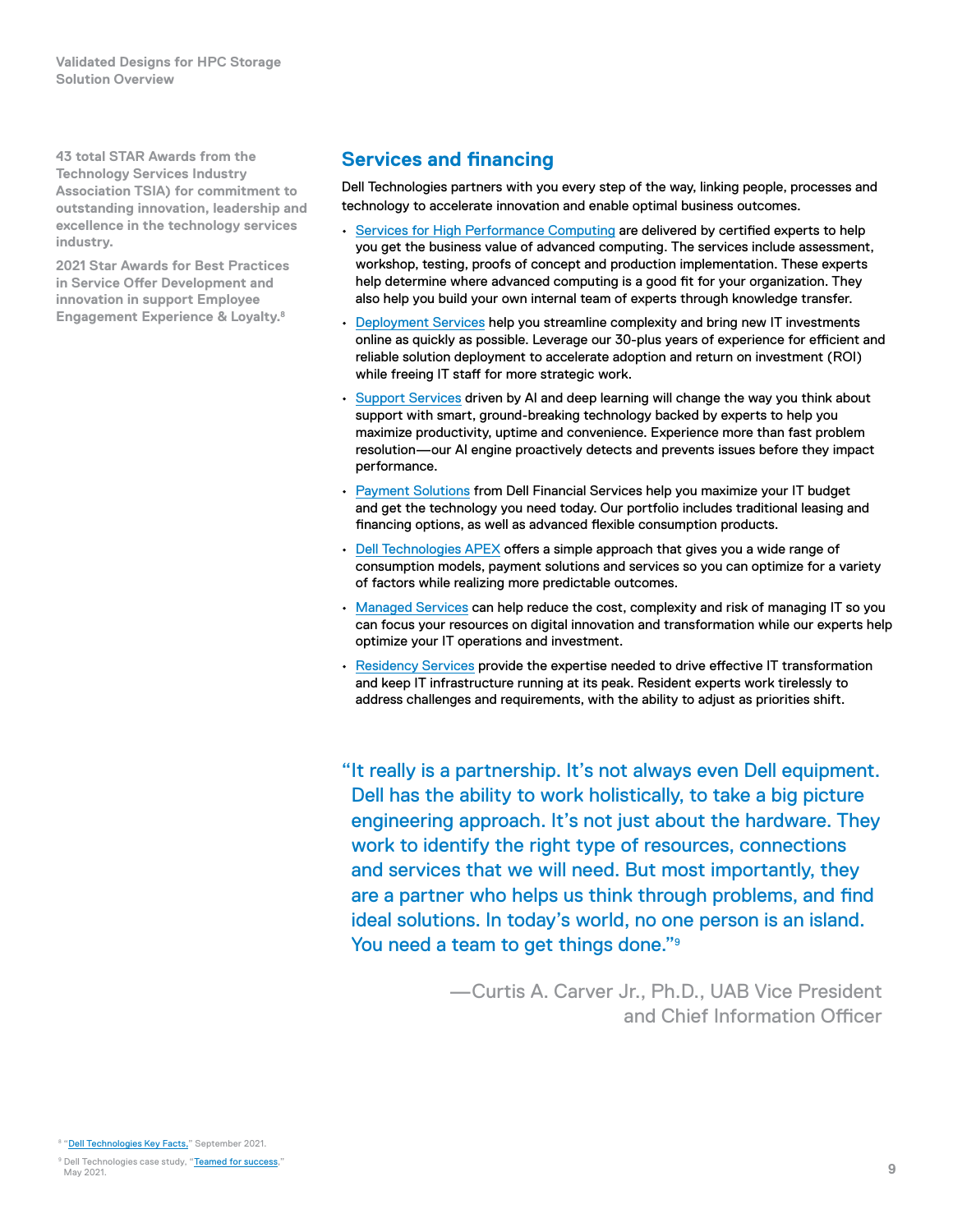<span id="page-9-0"></span>"We needed more than a technology provider, we needed a partner. And that's we got, unlike any other. We've collaborated, strategized and innovated with thought leaders across the organization, and validated solutions to ensure compatibility with our environments."

> —VP, Global Fortune 500 Company

## **Why choose Dell Technologies for HPC and AI**

We're committed to advancing, democratizing and optimizing data analytics, HPC and AI.

- Schedule an [executive briefing](https://www.delltechnologies.com/en-us/what-we-do/customer-engagement-programs/executive_briefing_program.htm) and collaborate on ways to reach your goals.
- [Dell Technologies Customer Solution Centers](http://delltechnologies.com/csc) are staffed with computer scientists, engineers and subject matter experts in a variety of disciplines to help you find the solution that's right for you.
- We are committed to [providing customers with choice](https://www.delltechnologies.com/en-us/press/open-letter-to-customers-and-partners.htm). We want you to get what you need and have a great experience working with us. If we don't have what you need, we'll tell you who does. We believe in being open, and we publish our performance results.
- Dell Technologies is the only company in the world with a portfolio that spans from workstations to supercomputers, including solutions, servers, networking, storage, software and services.
- Because Dell Technologies offers such a wide selection of solutions, the focus remains on finding the right solution for your needs or problems. That range of solutions also brings the expertise to understand a broad spectrum of challenges and how to address them.

#### Customer Solution Centers

Our global network of dedicated Dell Technologies [Customer Solution Centers](http://delltechnologies.com/csc) are trusted environments where world-class IT experts collaborate with you to share best practices, facilitate in‑depth discussions of effective business strategies, and help your organization become more successful and more competitive. Customer Solution Centers reduce the risks associated with new technology investments and can help improve speed of implementation.

### AI Experience Zones

Curious about AI and what it can do? AI Experience Zones inside [Dell Technologies](http://delltechnologies.com/csc) [Customer Solution Centers](http://delltechnologies.com/csc) can run demos, try proofs of concept and pilot software. Dell EMC experts are available to collaborate and share best practices as your customer can explore the latest technology and get the information and hands‑on experience they need for their advanced computing workloads.

#### HPC & AI Centers of Excellence

As data analytics, HPC and AI converge and the technology evolves, Dell Technology's worldwide HPC & AI Centers of Excellence provide thought leadership, test new technologies and share best practices. They maintain local industry partnerships; and have direct access to Dell Technologies and other technology creators to incorporate your feedback and needs into their roadmaps. Through collaboration, [HPC & AI Centers](http://delltechnologies.com/coe) [of Excellence](http://delltechnologies.com/coe) provide a network of resources based on the wide-ranging know-how and experience in the community.